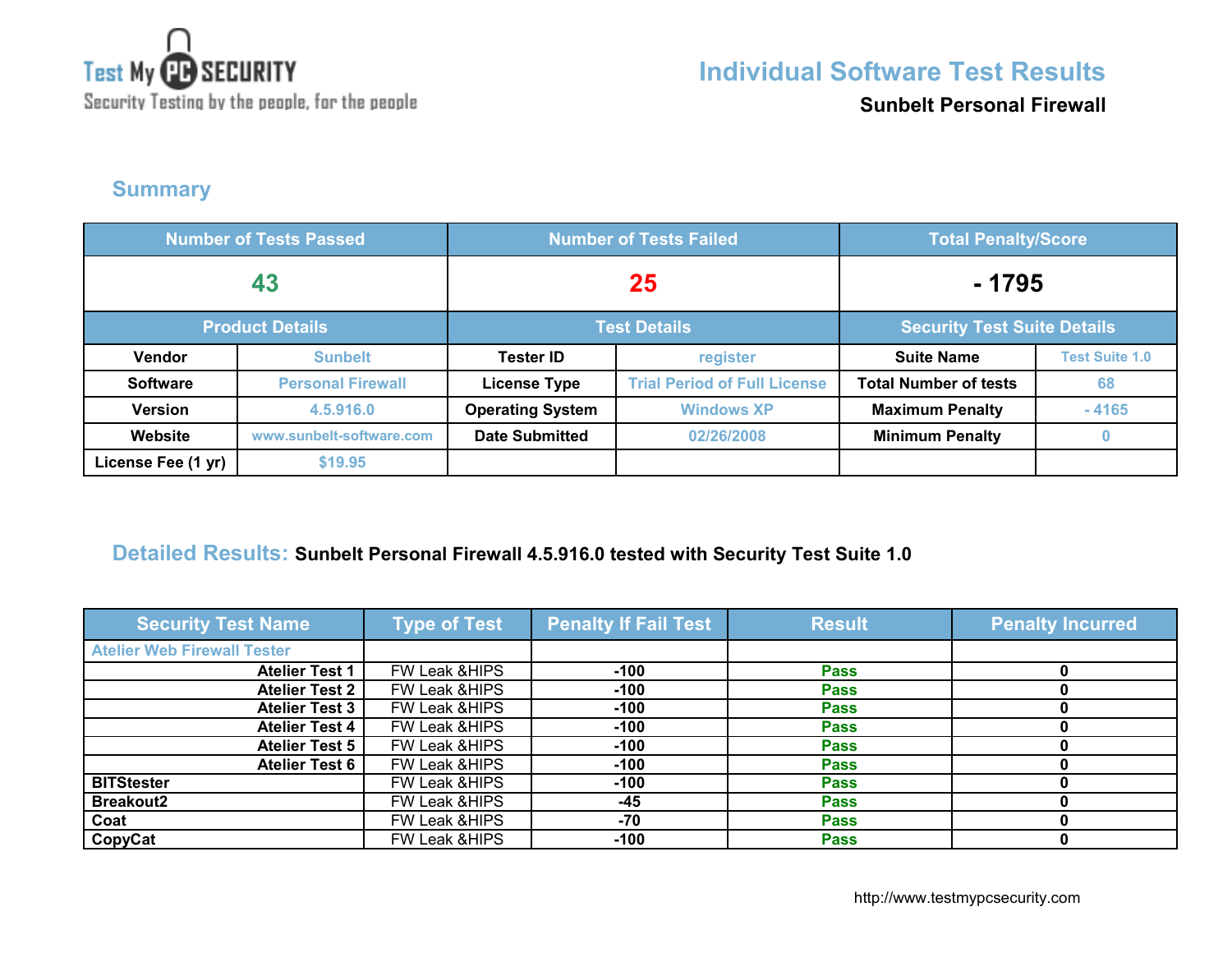

## **Individual Software Test Results**

Security Testing by the people, for the people

| <b>Security Test Name</b>     | <b>Type of Test</b>      | <b>Penalty If Fail Test</b> | <b>Result</b> | <b>Penalty Incurred</b> |
|-------------------------------|--------------------------|-----------------------------|---------------|-------------------------|
| <b>CPIL Suite</b>             |                          |                             |               |                         |
| Test 1                        | FW Leak &HIPS            | $-100$                      | <b>Pass</b>   | 0                       |
| Test 2                        | FW Leak &HIPS            | $-100$                      | Fail          | $-100$                  |
| Test 3                        | <b>FW Leak &amp;HIPS</b> | $-100$                      | Fail          | $-100$                  |
| <b>Comodo ICMP</b>            |                          |                             |               |                         |
| <b>ICMP Test 1</b>            | FW Leak Only             | $-100$                      | Fail          | $-100$                  |
| <b>ICMP Test 2</b>            | <b>FW Leak Only</b>      | $-100$                      | Fail          | $-100$                  |
| <b>DNStest</b>                | FW Leak Only             | $-45$                       | <b>Pass</b>   | 0                       |
| <b>DNStester</b>              | FW Leak Only             | $-45$                       | Fail          | $-45$                   |
| <b>Delete Volume</b>          | <b>HIPS Only</b>         | $-45$                       | Fail          | $-45$                   |
| <b>FireHole</b>               | <b>FW Leak &amp;HIPS</b> | $-100$                      | <b>Pass</b>   | 0                       |
| <b>FPR</b>                    |                          |                             |               |                         |
| and CPIL Test 1               | FW Leak &HIPS            | $-100$                      | <b>Pass</b>   | 0                       |
| and CPIL Test 2               | <b>FW Leak &amp;HIPS</b> | $-100$                      | Fail          | $-100$                  |
| and CPIL Test 3               | FW Leak &HIPS            | $-100$                      | Fail          | $-100$                  |
| and Wallbreaker Test 1        | FW Leak &HIPS            | $-25$                       | <b>Pass</b>   | $\mathbf 0$             |
| and Wallbreaker Test 2        | FW Leak &HIPS            | $-25$                       | <b>Pass</b>   | $\mathbf 0$             |
| and Wallbreaker Test 3        | FW Leak &HIPS            | $-25$                       | <b>Pass</b>   | 0                       |
| and Wallbreaker Test 4        | FW Leak &HIPS            | $-25$                       | <b>Pass</b>   | $\mathbf 0$             |
| and PCFlank                   | <b>FW Leak &amp;HIPS</b> | $-100$                      | Fail          | $-100$                  |
| <b>Ghost</b>                  | <b>FW Leak &amp;HIPS</b> | $-50$                       | <b>Pass</b>   | $\overline{\mathbf{0}}$ |
| Jumper                        | <b>FW Leak &amp;HIPS</b> | $-100$                      | Fail          | $-100$                  |
| <b>Keylogtest</b>             | <b>HIPS Only</b>         | $-100$                      | <b>Pass</b>   | 0                       |
| <b>KiLL</b>                   | <b>HIPS Only</b>         | $-45$                       | Fail          | $-45$                   |
| LeakTest v 1.2                | FW Leak Only             | $-100$                      | <b>Pass</b>   | 0                       |
| <b>Osfwbypass</b>             | <b>FW Leak &amp;HIPS</b> | $-100$                      | <b>Pass</b>   | $\overline{\mathbf{0}}$ |
| <b>PCFlank</b>                | <b>FW Leak &amp;HIPS</b> | $-100$                      | Fail          | $-100$                  |
| <b>Runner</b>                 | FW Leak &HIPS            | $-100$                      | <b>Pass</b>   | 0                       |
| <b>Spycar Suite</b>           |                          |                             |               |                         |
| <b>HKCU_Run.exe</b>           | <b>HIPS Only</b>         | $-10$                       | Fail          | $-10$                   |
| <b>HKCU RunOnce.exe</b>       | <b>HIPS Only</b>         | $-10$                       | Fail          | $-10$                   |
| <b>HKCU_RunOnceEx.exe</b>     | <b>HIPS Only</b>         | $-10$                       | Fail          | $-10$                   |
| <b>HKLM Run.exe</b>           | <b>HIPS Only</b>         | $-10$                       | Fail          | $-10$                   |
| HKLM_RunOnce.exe              | <b>HIPS Only</b>         | $-10$                       | Fail          | $-10$                   |
| <b>HKLM RunOnceEx.exe</b>     | <b>HIPS Only</b>         | $-10$                       | Fail          | $-10$                   |
| IE-HomepageLock.exe           | <b>HIPS Only</b>         | $-10$                       | <b>Pass</b>   | 0                       |
| <b>IE-KillAdvancedTab.exe</b> | <b>HIPS Only</b>         | $-10$                       | <b>Pass</b>   | 0                       |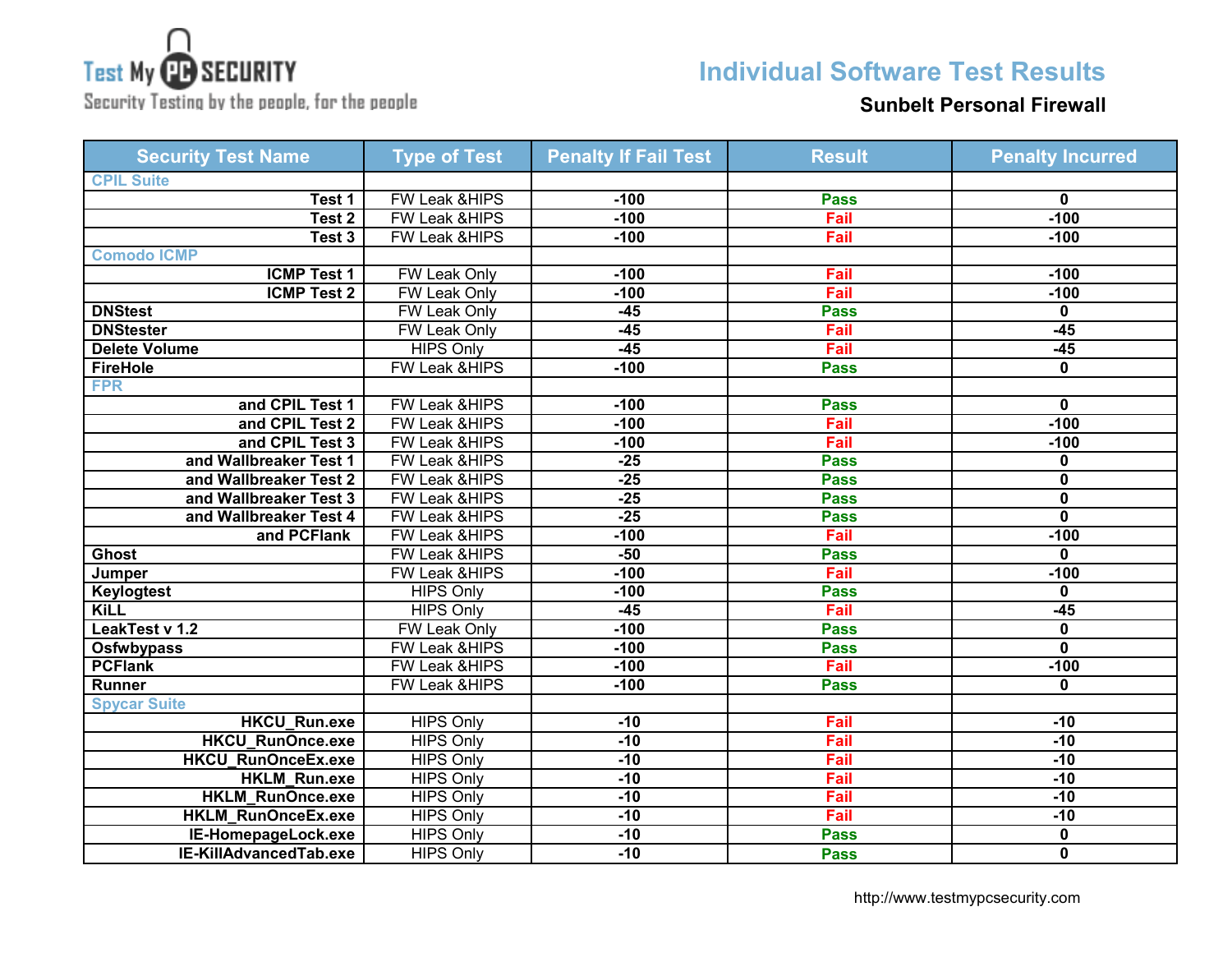

Security Testing by the people, for the people

## **Individual Software Test Results**

| <b>Security Test Name</b>                         | <b>Type of Test</b>      | <b>Penalty If Fail Test</b> | <b>Result</b>                                | <b>Penalty Incurred</b> |
|---------------------------------------------------|--------------------------|-----------------------------|----------------------------------------------|-------------------------|
| IE-KillConnectionsTab.exe                         | <b>HIPS Only</b>         | $-10$                       | <b>Pass</b>                                  | n                       |
| IE-KillContentTab.exe                             | <b>HIPS Only</b>         | $-10$                       | <b>Pass</b>                                  | 0                       |
| IE-KillGeneralTab.exe                             | <b>HIPS Only</b>         | $-10$                       | <b>Pass</b>                                  | 0                       |
| IE-KillPrivacyTab.exe                             | <b>HIPS Only</b>         | $-10$                       | <b>Pass</b>                                  | 0                       |
| IE-KillProgramsTab.exe                            | <b>HIPS Only</b>         | $-10$                       | <b>Pass</b>                                  | 0                       |
| IE-KillSecurityTab.exe                            | <b>HIPS Only</b>         | $-10$                       | <b>Pass</b>                                  | 0                       |
| IE-SetHomePage.exe                                | <b>HIPS Only</b>         | $-10$                       | <b>Pass</b>                                  | 0                       |
| IE-SetSearchPage.exe                              | <b>HIPS Only</b>         | $-10$                       | <b>Pass</b>                                  | 0                       |
| AlterHostsFile.exe                                | <b>HIPS Only</b>         | $-10$                       | <b>Pass</b>                                  | 0                       |
| <b>RegTest</b>                                    | <b>HIPS Only</b>         | $-100$                      | Fail                                         | $-100$                  |
| <b>Surfer</b>                                     | <b>FW Leak &amp;HIPS</b> | $-50$                       | <b>Pass</b>                                  | 0                       |
| <b>Thermite</b>                                   | FW Leak &HIPS            | $-100$                      | <b>Pass</b>                                  | 0                       |
| <b>TooLeaky</b>                                   | FW Leak &HIPS            | $-50$                       | <b>Pass</b>                                  | 0                       |
| <b>Trojan Simulator</b>                           | <b>FW Leak &amp;HIPS</b> | $-100$                      | <b>Pass</b>                                  | 0                       |
| <b>Wallbreaker</b>                                |                          |                             |                                              |                         |
| Test 1                                            | FW Leak &HIPS            | $-25$                       | <b>Pass</b>                                  | 0                       |
| Test 2                                            | FW Leak & HIPS           | $-25$                       | <b>Pass</b>                                  | 0                       |
| Test 3                                            | FW Leak & HIPS           | $-25$                       | <b>Pass</b>                                  | 0                       |
| Test 4                                            | FW Leak &HIPS            | $-25$                       | <b>Pass</b>                                  | 0                       |
| <b>ZAbypass</b>                                   | FW Leak & HIPS           | $-50$                       | <b>Pass</b>                                  | 0                       |
| <b>Advanced Process Termination</b><br>(APT) v4.0 | <b>HIPS Only</b>         | $-100$                      | Fail                                         | $-100$                  |
| <b>Simple Process Termination (SPT)</b>           | <b>HIPS only</b>         | $-100$                      | Fail                                         | $-100$                  |
| ProcX (PX) v1.0                                   | <b>HIPS only</b>         | $-100$                      | Fail                                         | $-100$                  |
| SDTRestore (SDT) v0.2                             | FW Leak &HIPS            | $-100$                      | Fail                                         | $-100$                  |
| <b>System Shutdown Simulator</b>                  |                          |                             |                                              |                         |
| <b>Create Auto Start Reg Key</b>                  | FW Leak & HIPS           | $-100$                      | Fail                                         | $-100$                  |
| <b>Outbound Connection Test</b>                   | FW Leak &HIPS            | $-100$                      | Fail                                         | $-100$                  |
| <b>All Tests: Combined Maximum Penalty:</b>       |                          | $-4165$                     | <b>Total Penalty For</b><br><b>Software:</b> | $-1795$                 |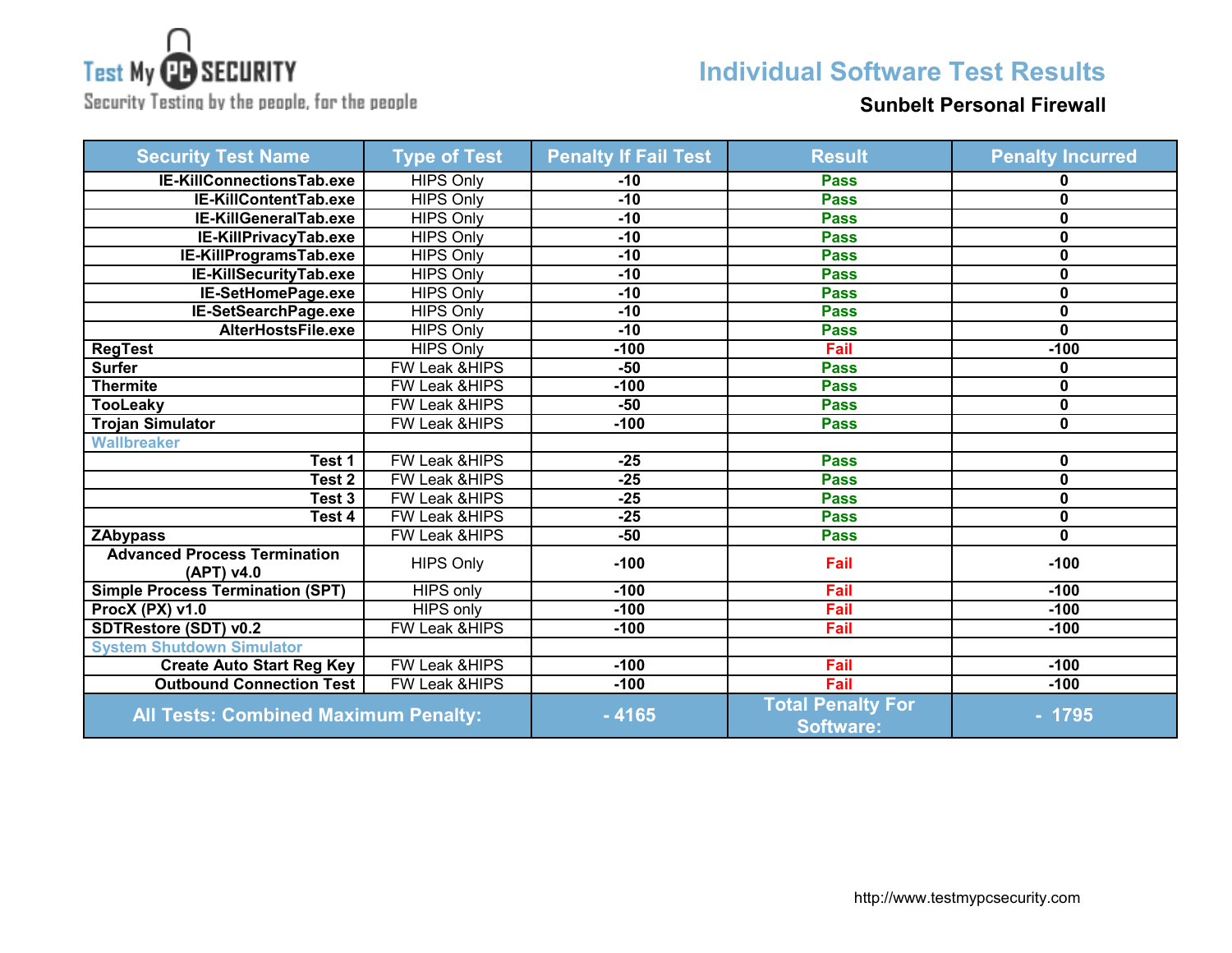# **Test My CO SECURITY**

Security Testing by the people, for the people

## **Individual Software Test Results**

| <b>Security Test Name</b>          | <b>Tester Remarks</b>                                                 | <b>Result</b> |
|------------------------------------|-----------------------------------------------------------------------|---------------|
| <b>Atelier Web Firewall Tester</b> |                                                                       |               |
| <b>Atelier Test 1</b>              |                                                                       | <b>Pass</b>   |
| <b>Atelier Test 2</b>              |                                                                       | <b>Pass</b>   |
| <b>Atelier Test 3</b>              |                                                                       | <b>Pass</b>   |
| <b>Atelier Test 4</b>              |                                                                       | <b>Pass</b>   |
| <b>Atelier Test 5</b>              |                                                                       | <b>Pass</b>   |
| <b>Atelier Test 6</b>              |                                                                       | <b>Pass</b>   |
| <b>BITStester</b>                  | Windows Background Intelligent Transfer Service' must NOT be disabled | <b>Pass</b>   |
| <b>Breakout2</b>                   | Wallpaper modified.                                                   | <b>Pass</b>   |
| Coat                               |                                                                       | <b>Pass</b>   |
| CopyCat                            |                                                                       | <b>Pass</b>   |
| <b>CPIL Suite</b>                  |                                                                       |               |
| Test 1                             | Access violation, no visible results, freeze                          | <b>Pass</b>   |
| Test 2                             | Launches IE, but there is no visible string                           | Fail          |
| Test 3                             | Launches IE, but there is no visible string                           | Fail          |
| <b>Comodo ICMP</b>                 |                                                                       |               |
| <b>ICMP Test 1</b>                 |                                                                       | Fail          |
| <b>ICMP Test 2</b>                 |                                                                       | Fail          |
| <b>DNStest</b>                     | Window DNS Client Service must be running                             | <b>Pass</b>   |
| <b>DNStester</b>                   | Window DNS Client Service must be running                             | Fail          |
| <b>Delete Volume</b>               |                                                                       | Fail          |
| <b>FireHole</b>                    |                                                                       | <b>Pass</b>   |
| <b>FPR</b>                         |                                                                       |               |
| and CPIL Test 1                    |                                                                       | <b>Pass</b>   |
| and CPIL Test 2                    |                                                                       | Fail          |
| and CPIL Test 3                    |                                                                       | Fail          |
| and Wallbreaker Test 1             |                                                                       | <b>Pass</b>   |
| and Wallbreaker Test 2             |                                                                       | <b>Pass</b>   |
| and Wallbreaker Test 3             |                                                                       | <b>Pass</b>   |
| and Wallbreaker Test 4             |                                                                       | <b>Pass</b>   |
| and PCFlank                        |                                                                       | Fail          |
| <b>Ghost</b>                       |                                                                       | <b>Pass</b>   |
| Jumper                             |                                                                       | Fail          |
| Keylogtest                         |                                                                       | <b>Pass</b>   |
|                                    |                                                                       |               |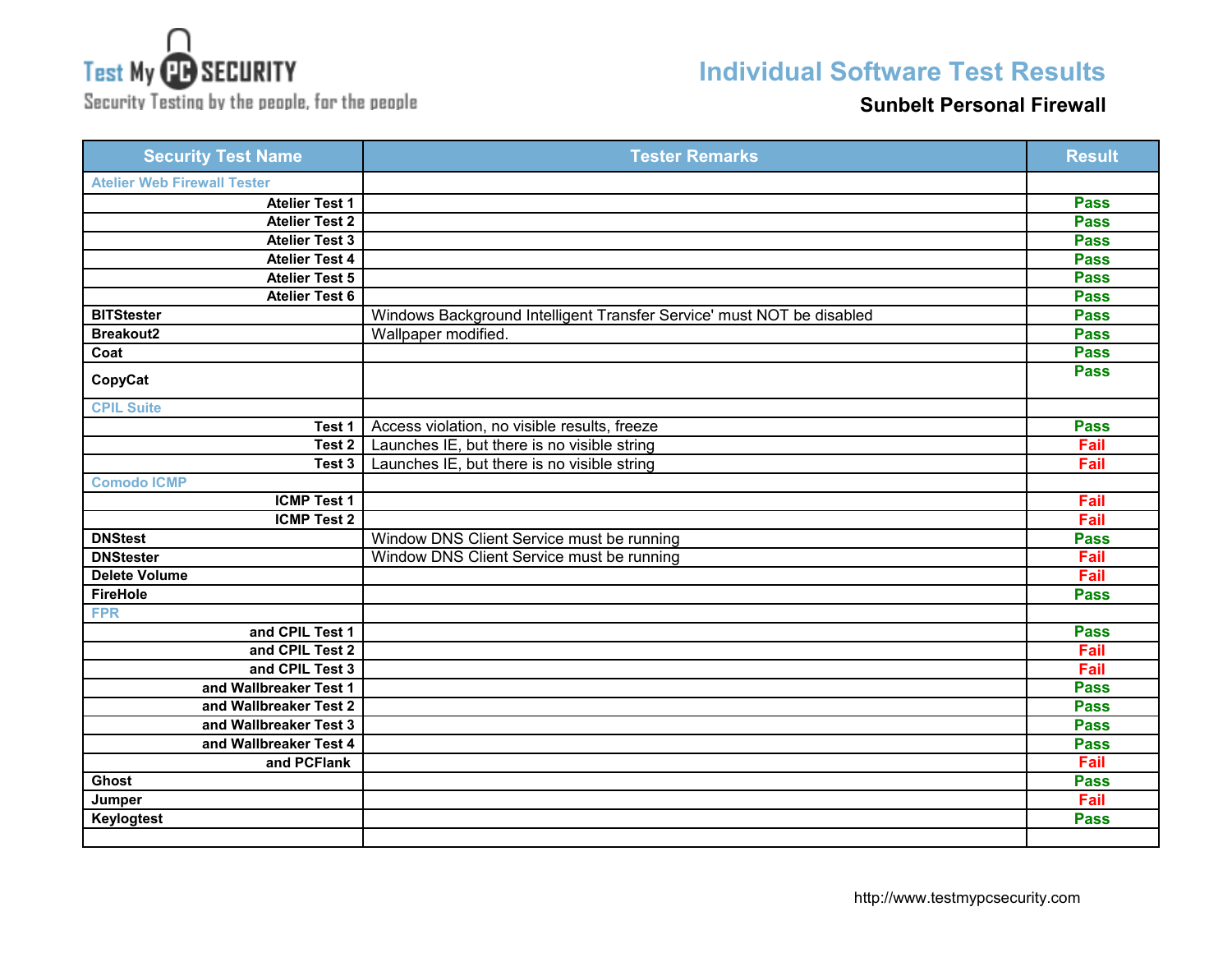

**Individual Software Test Results**

Security Testing by the people, for the people

| <b>Security Test Name</b>                         | <b>Tester Remarks</b> | <b>Result</b> |
|---------------------------------------------------|-----------------------|---------------|
| <b>KiLL</b>                                       | Application error     | Fail          |
| LeakTest v 1.2                                    |                       | <b>Pass</b>   |
| Osfwbypass                                        |                       | <b>Pass</b>   |
| <b>PCFlank</b>                                    |                       | Fail          |
| Runner                                            |                       | <b>Pass</b>   |
| <b>Spycar Suite</b>                               |                       |               |
| HKCU_Run.exe                                      |                       | Fail          |
| HKCU_RunOnce.exe                                  |                       | Fail          |
| HKCU_RunOnceEx.exe                                |                       | Fail          |
| HKLM_Run.exe                                      |                       | Fail          |
| HKLM_RunOnce.exe                                  |                       | Fail          |
| HKLM_RunOnceEx.exe                                |                       | Fail          |
| IE-HomepageLock.exe                               |                       | <b>Pass</b>   |
| IE-KillAdvancedTab.exe                            |                       | <b>Pass</b>   |
| IE-KillConnectionsTab.exe                         |                       | <b>Pass</b>   |
| IE-KillContentTab.exe                             |                       | <b>Pass</b>   |
| IE-KillGeneralTab.exe                             |                       | <b>Pass</b>   |
| IE-KillPrivacyTab.exe                             |                       | <b>Pass</b>   |
| IE-KillProgramsTab.exe                            |                       | <b>Pass</b>   |
| IE-KillSecurityTab.exe                            |                       | <b>Pass</b>   |
| IE-SetHomePage.exe                                |                       | <b>Pass</b>   |
| IE-SetSearchPage.exe                              |                       | <b>Pass</b>   |
| AlterHostsFile.exe                                |                       | Fail          |
| <b>RegTest</b>                                    |                       | <b>Pass</b>   |
| <b>Surfer</b>                                     |                       | <b>Pass</b>   |
| <b>Thermite</b>                                   |                       | <b>Pass</b>   |
| <b>TooLeaky</b>                                   |                       | <b>Pass</b>   |
| <b>Trojan Simulator</b>                           |                       | <b>Pass</b>   |
| Wallbreaker                                       |                       |               |
| Test 1                                            |                       | <b>Pass</b>   |
| Test 2                                            |                       | <b>Pass</b>   |
| Test 3                                            |                       | <b>Pass</b>   |
| Test 4                                            |                       | <b>Pass</b>   |
| <b>ZAbypass</b>                                   |                       | <b>Pass</b>   |
| <b>Advanced Process Termination (APT)</b><br>V4.0 |                       | Fail          |
| <b>Simple Process Termination (SPT)</b>           |                       | Fail          |